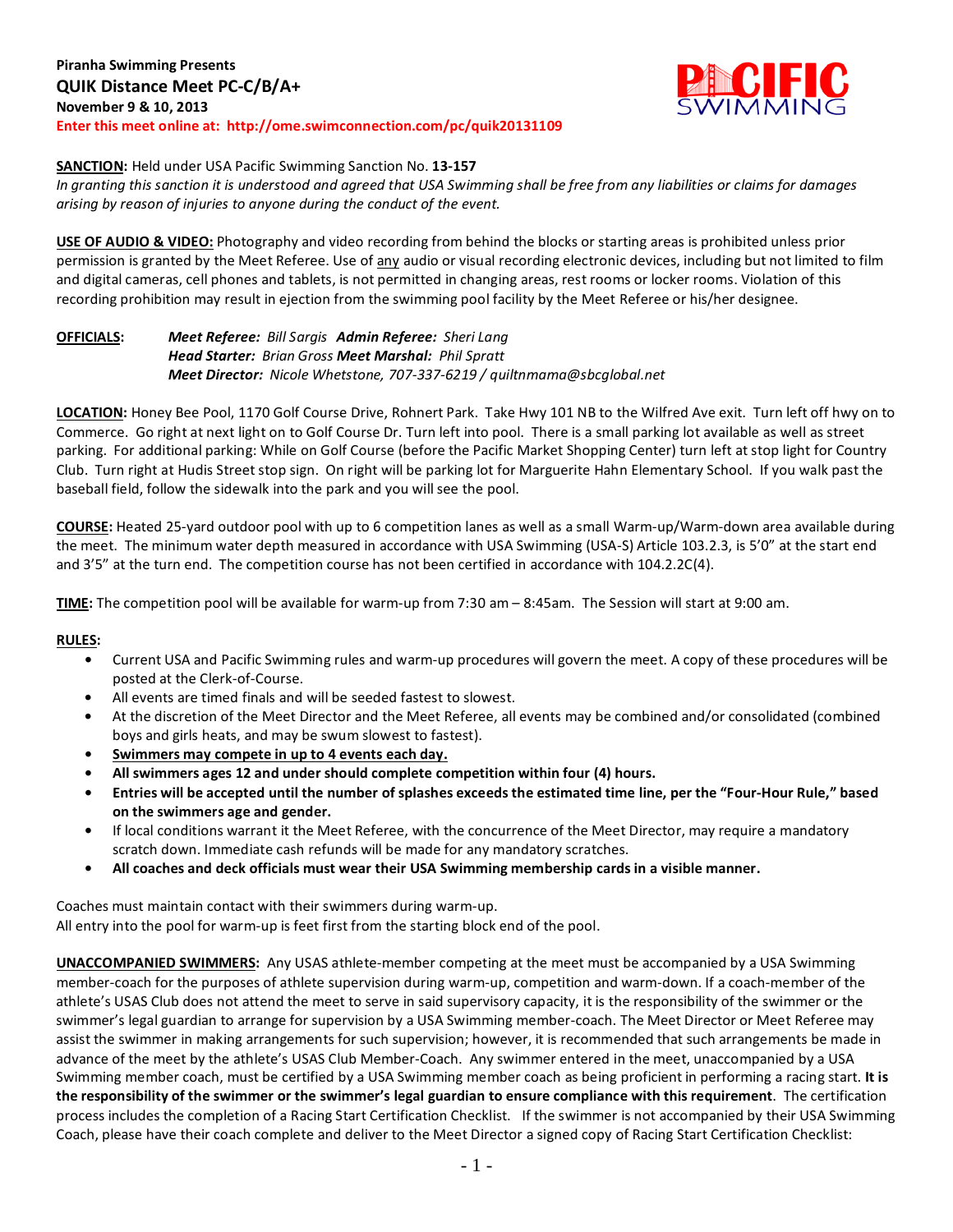[http://pacswim.org/09rsc\\_checklist.pdf.](http://pacswim.org/09rsc_checklist.pdf) **Please Note:** Swimmers not accompanied by a USA Swimming Member coach, that do not have signed copy of Racing Start Certification Checklist, must start each race from within the water.

# **RESTRICTIONS:**

- **•** Smoking and the use of other tobacco products is prohibited on the pool deck, in the locker rooms, in spectator seating, on standing areas and in all areas used by swimmers, during the meet and during warm-up periods.
- **•** Sale and use of alcoholic beverages is prohibited in all areas of the meet venue.
- **•** All shelters must be properly secured. No glass containers are allowed in the meet venue.
- **•** No propane heater is permitted except for snack bar/meet operations.
- **•** Except where venue facilities require otherwise, changing into or out of swimsuits other than in locker rooms or other designated areas is not appropriate and is strongly discouraged.

# **ELIGIBILITY:**

- **•** Swimmers must be current members of USA-S and enter their name and registration number on the meet entry card as they are shown on their Registration Card. If this is not done, it may be difficult to match the swimmer with the registration and times database. The meet host must check all swimmer registrations against the SWIMS database and if not found to be registered, the Meet Director shall accept the registration at the meet (a \$10 surcharge will be added to the regular registration fee). Duplicate registrations will be refunded by mail.
- **•** Swimmers in the "A" Division must have met at least the "PC-A" time standard; swimmers in the "B" Division must have met at least the "PC-B" time standard; all entry times slower than the "PC-B" time standard will be in the "C" Division.
- **•** Entries with **"NO TIME" will be accepted.**
- **•** Entry times submitted for this meet will be checked against a computer database and may be changed in accordance with Pacific Swimming Entry Time Verification Procedures.
- **•** Disabled swimmers are welcome to attend this meet and should contact the meet director or Meet Referee regarding special accommodations on entry times and seeding per Pacific Swimming policy.
- **•** Swimmers 19 years of age and older may swim with the oldest age group of an event, but may not receive awards or score points.
- **•** The swimmer's age will be the age of the swimmer on the first day of the meet.

**ENTRY FEES:** \$2.75 per event, \$8 participation fee per swimmer. Entries will be rejected if payment is not sent at time of request.

# **Make check payable to**: **Piranha Swimming**

**Mail with entries to**: Sheri Lang Swim Meet Entries 3 Fall Court Rohnert Park, CA 94928

**MAILED OR HAND DELIVERED ENTRIES**: Mailed Entries must be on the attached Consolidated Entry card. Entry cards must be filled out including best short course time for each event. Entered times must be submitted in yards. "No Time" entries will be accepted and will be seeded in the slowest heats. Entry times submitted for this meet will be checked against a computer database and may be changed in accordance with Pacific Swimming Entry Time Verification Procedures. Incomplete or illegible entries may require that a collect call be made in order to accept entries. Entries must be postmarked by midnight Monday, October 28, 2013 or hand delivered to Sheri Lang at Honeybee Pool in Rohnert Park, CA no later than 8pm, Wednesday, October 30, 2013. No late entries will be accepted. No fax entries will be accepted. No refunds will be made except for mandatory scratches. If you would like to confirm entry, please include a self-addressed, stamped envelope or postcard.

**ONLINE ENTRIES:** To enter online go to **http://ome.swimconnection.com/pc/QUIK20131109** to receive an immediate entry confirmation. This method requires payment by credit card. Swim Connection LLC charges a processing fee for this service, equal to \$1 per swimmer plus 5% of the total Entry Fees. Please note that the processing fee is a separate fee from the Entry Fees. If you do not wish to pay the processing fee, enter the meet using a mail entry. **Entering online is a convenience, is completely voluntary, and is in no way required or expected of a swimmer by Pacific Swimming.** Online entries will be accepted through Wednesday, **October 30, 2013.**

**CHECK-IN:** The meet will be deck seeded. Swimmers must check-in at the Clerk-of-Course. Close of check-in for all events shall be no more than 60 minutes before the estimated time of the start of the first heat of the event. No event shall be closed more than 30 minutes before the scheduled start of the session. Swimmers who do not check-in will not be allowed to compete in the event.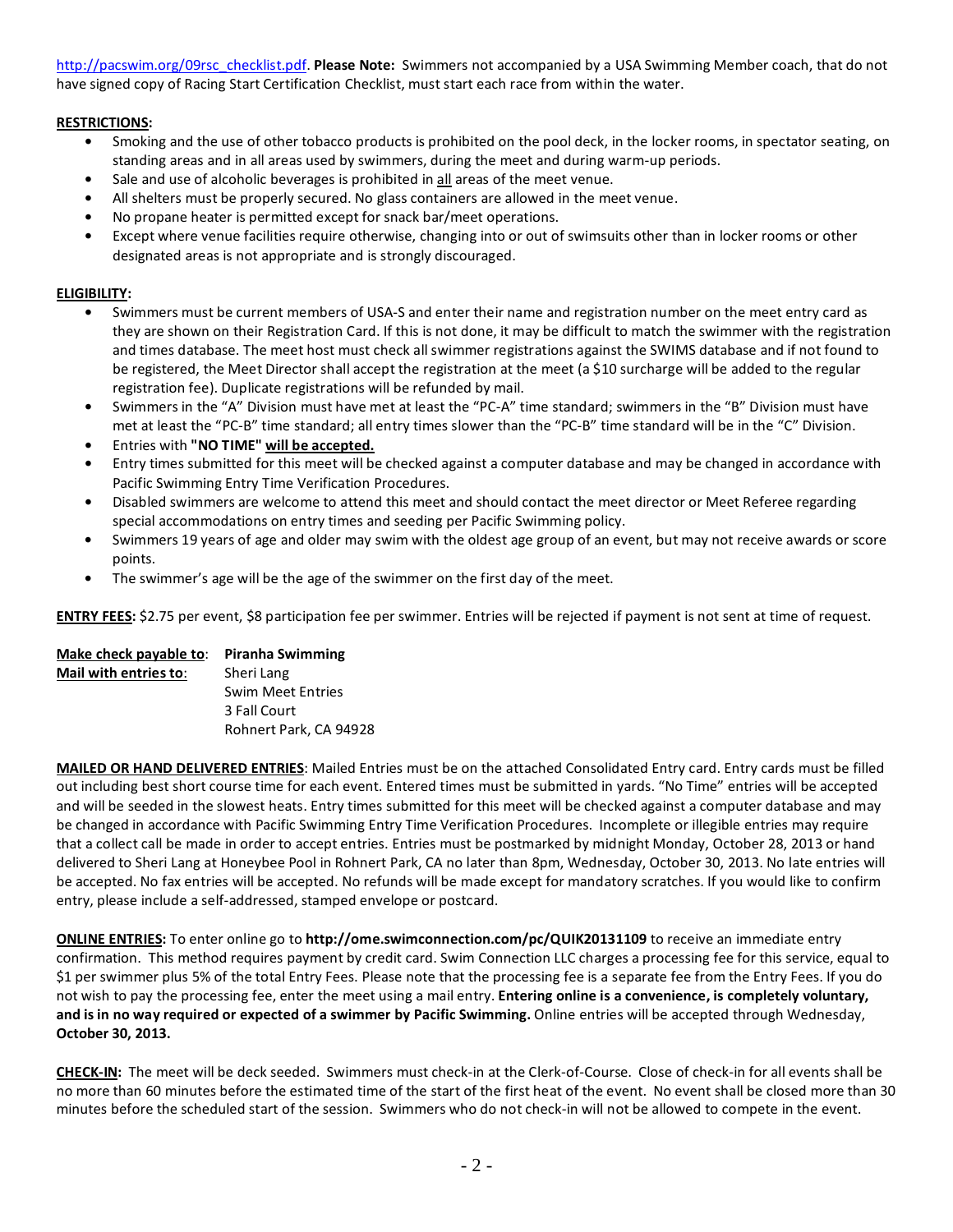**SCRATCHES:** Any Swimmer not reporting for, or competing in an individual timed final event shall not be penalized.

AWARDS: For individual events, awards will be given for 1<sup>st</sup> – 8<sup>th</sup> place by age group and flights ("PC-A", "PC-B", and "PC-C") within. "A" medals will be awarded for NEW A times achieved by swimmers in flights PC-B or PC-C, regardless of the place achieved in the event. Age groups are: 6 & under, 7-8, 9-10, 11-12, 13-14, 15-16, and 17-Over.

#### **ADMISSION:** Free.

**REFRESHMENTS:** A snack bar will be available serving breakfast, lunches, snacks and beverages. Coaches and working deck officials will be provided lunch. Hospitality will serve refreshments to timers.

**MINIMUM OFFICIALS:** One half-hour before the scheduled start of each session, the Meet Referee shall conduct an inventory of Officials, and shall compare the number of swimmers present against the number of Officials present representing each team. No more than 3 days after close of entries, Meet management (ref or director) shall contact the representative from each team participating, and provide a preliminary inventory.

Each team shall, by the start of the meet, provide to the Meet Director or designee a list of Officials who have agreed to represent that team during the meet, in accordance with the table below. \* Zone 3 Pacific Swimming will include Colorado, Intermediary/ Chief Timing Judge, and Hytek-Computer into the count of Officials for a session: these positions are not carded. Zone 3 Pacific Swimming will accept Trainees into the count of Officials for a session, so long as they are carded.

| Number of swimmers competing in meet per team: | *Number of trained and carded officials required: |
|------------------------------------------------|---------------------------------------------------|
| $1 - 10$                                       | 0                                                 |
| $11 - 25$                                      |                                                   |
| $26 - 50$                                      | 2                                                 |
| $51 - 75$                                      | 3                                                 |
| 76-100                                         | 4                                                 |
| 101 or more                                    | 5                                                 |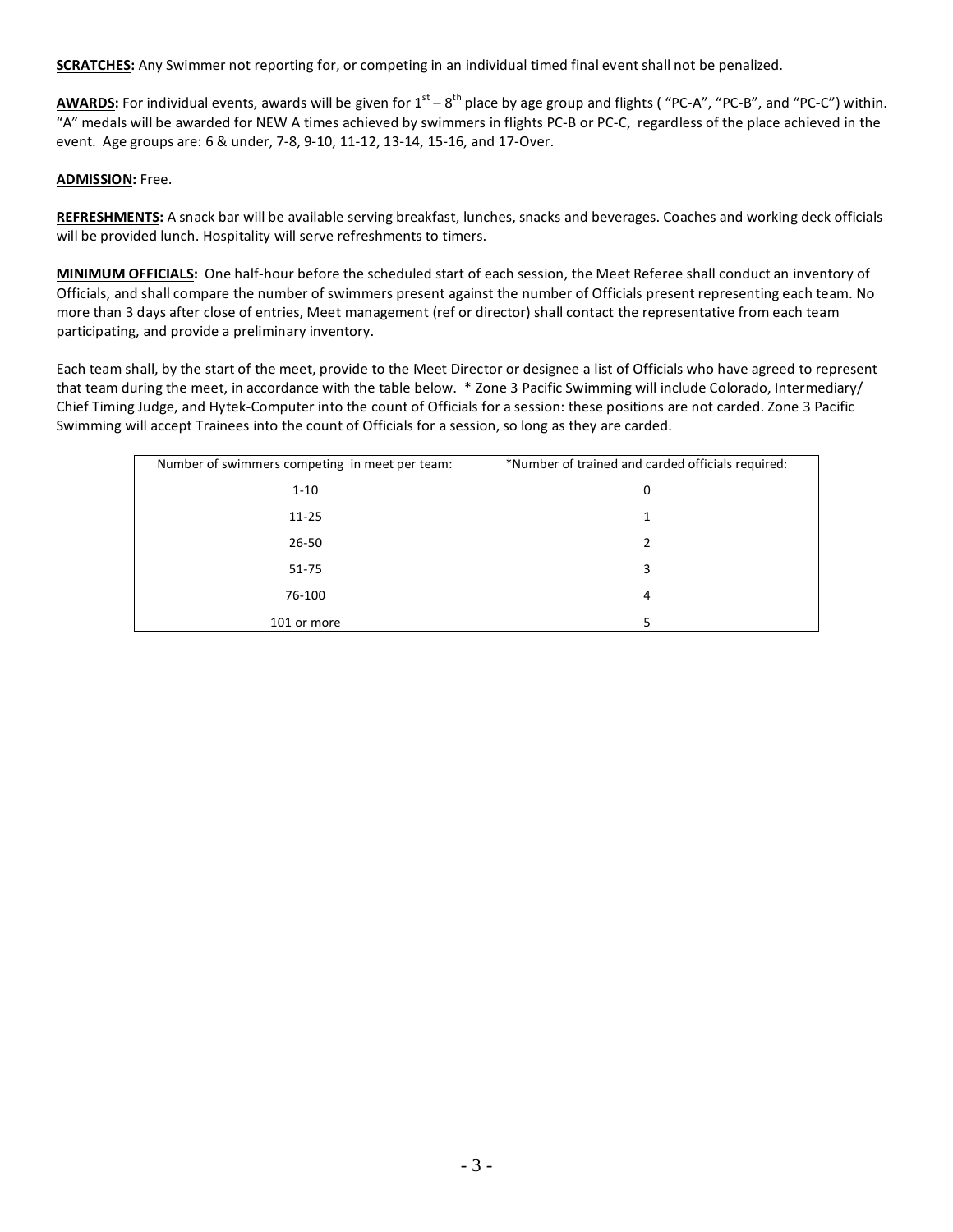## **EVENTS**

| Event#                   | <b>SATURDAY EVENTS</b>      | Event#                   | Event# |                          | <b>SUNDAY EVENTS</b>        | Event#                   |
|--------------------------|-----------------------------|--------------------------|--------|--------------------------|-----------------------------|--------------------------|
|                          | (AM Session)                |                          |        |                          | (AM Session                 |                          |
| $\mathbf{1}$             | 15 and Over 500 Yard Free   | $\overline{2}$           |        | 47                       | 15 and Over 400 yard IM     | 48                       |
| 3                        | 13-14 500 Yard Free         | $\overline{4}$           |        | 49                       | 13-14 400 Yard IM           | 50                       |
| 5                        | 11-12 500 Yard Free         | $-$                      |        | $\overline{\phantom{a}}$ | 11-12 400 Yard IM           | 52                       |
| $\overline{7}$           | 15 and Over 200 Yard Fly    | 8                        |        | 53                       | 15 and Over 200 Yard Free   | 54                       |
| 9                        | 13-14 200 Yard Fly          | 10                       |        | 55                       | 13-14 200 Yard Free         | 56                       |
| 11                       | 11-12 200 Yard Fly          | $\overline{\phantom{a}}$ |        | $-$                      | 11-12 200 Yard Free         | 58                       |
| 13                       | 15 and Over 200 Yard Back   | 14                       |        | 59                       | 15 and Over 200 Yard Breast | 60                       |
| 15                       | 13-14 200 Yard Back         | 16                       |        | 61                       | 13-14 200 Yard Breast       | 62                       |
| 17                       | 11-12 200 Yard Back         | $\qquad \qquad -$        |        | $-$                      | 11-12 200 Yard Breast       | 64                       |
| 19                       | 11-12 1650 Yard Free        | $\overline{\phantom{a}}$ |        | $\overline{\phantom{a}}$ | 11-12 1000 Yard Free        | 66                       |
| 21                       | 13 and Over 1650 Yard Free  | 22                       |        | 67                       | 13 and Over 1000 Yard Free  | 68                       |
|                          | <b>SATURDAY EVENTS</b>      |                          |        |                          | <b>SUNDAY EVENTS</b>        |                          |
|                          | (PM Session)                |                          |        |                          | (PM Session)                |                          |
| 23                       | 8 and Under 500 Yard Free   | 24                       |        | 69                       | 8 and Under 200 Yard Free   | 70                       |
| 25                       | 9-10 500 Yard Free          | 26                       |        | 71                       | 10 and Under 400 Yard IM    | 72                       |
| $\overline{\phantom{a}}$ | 11-12 500 Yard Free         | 28                       |        | 73                       | 11-12 400 Yard IM           | $\overline{\phantom{a}}$ |
| 29                       | 8 and Under 100 Yard Fly    | 30                       |        | 75                       | 8 and Under 100 Yard Free   | 76                       |
| 31                       | 9-10 200 Yard Fly           | 32                       |        | 77                       | 9-10 200 Yard Free          | 78                       |
| $-$                      | 11-12 200 Yard Fly          | 34                       |        | 79                       | 11-12 200 Yard Free         | $\qquad \qquad -$        |
| 35                       | 8 and Under 100 yard Back   | 36                       |        | 81                       | 8 and Under 100 Yard Breast | 82                       |
| 37                       | 9-10 200 Yard Back          | 38                       |        | 83                       | 9-10 200 Yard Breast        | 84                       |
| $\overline{\phantom{a}}$ | 11-12 200 Yard Back         | 40                       |        | 85                       | 11-12 200 Yard Breast       | $\overline{\phantom{a}}$ |
| 41                       | 8 and Under 200 Yard IM     | 42                       |        | 87                       | 8 and Under 100 Yard IM     | 88                       |
| 43                       | 10 and Under 1650 Yard Free | 44                       |        | 89                       | 10 and Under 1000 Yard Free | 90                       |
| $\overline{\phantom{m}}$ | 11-12 1650 Yard Free        | 46                       |        | 91                       | 11-12 1000 Yard Free        | $\overline{\phantom{m}}$ |

Use the following URL to find the time standards:<http://www.pacswim.org/swim-meet-times/standards>